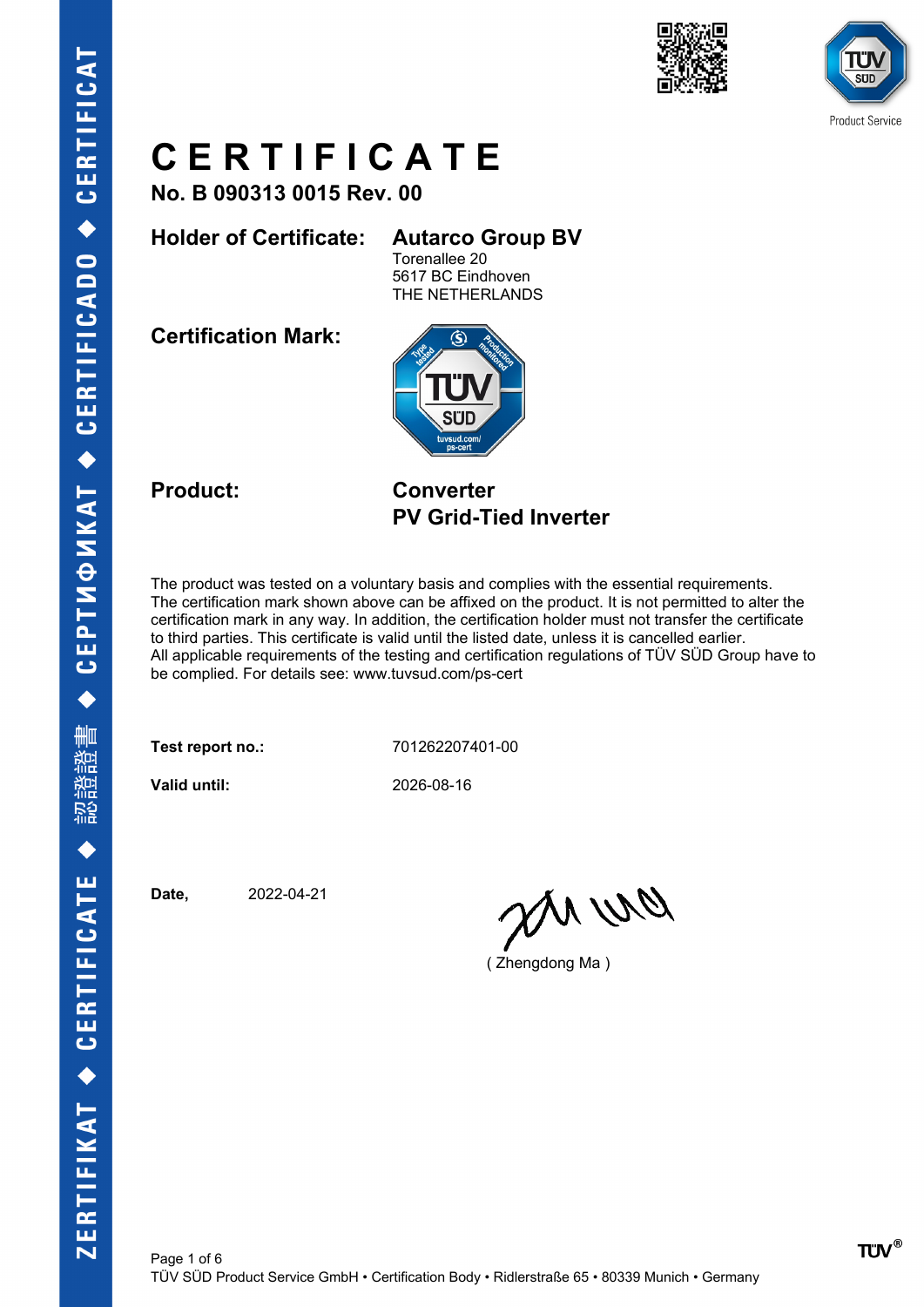

**No. B 090313 0015 Rev. 00**

**Model(s): S2.MX2500-MIII, S2.MX3000-MIII, S2.MX3600-MIII, S2.MX4000-MIII, S2.MX4600-MIII, S2.MX5000-MIII, S2.MX6000-MIII, S2.MX2500(S)-MII, S2.MX3000(S)- MII, S2.MX3600(S)-MII, S2.MX4000(S)-MII, S2.MX4600(S)-MII, S2.MX5000(S)-MII, S2.MX6000(S)- MII**

#### **Parameters:**

Please see pages 3 to 6.

| Tested according to: | EN 62109-1:2010<br>IEC 62109-1(ed.1) |
|----------------------|--------------------------------------|
|                      | EN 62109-2:2011                      |
|                      | IEC 62109-2(ed.1)                    |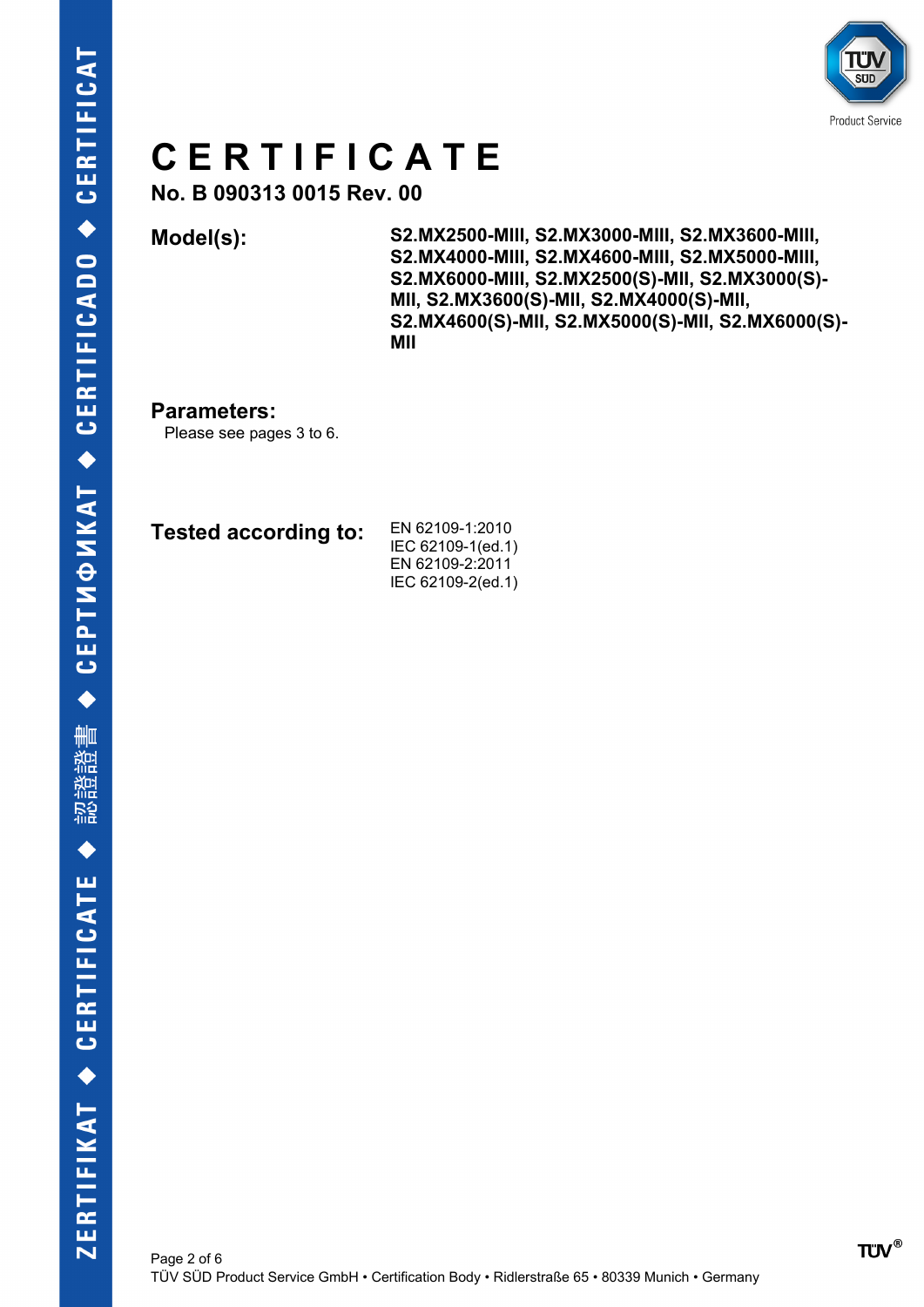**No. B 090313 0015 Rev. 00**

| <b>Models</b>                            | S2.MX2500(S)-MII       |                        |                        | S2.MX3000(S)-MII S2.MX3600(S)-MII S2.MX4000(S)-MII |
|------------------------------------------|------------------------|------------------------|------------------------|----------------------------------------------------|
| PV input ratings:                        |                        |                        |                        |                                                    |
| Max. input<br>voltage:                   | 550Vd.c.               | 600Vd.c.               | 600Vd.c.               | 600Vd.c.                                           |
| <b>MPP</b><br>voltage<br>range:          | 50-450Vd.c.            | 90-520Vd.c.            | 90-520Vd.c.            | 90-520Vd.c.                                        |
| Max. input<br>current:                   | 2 x 11Ad.c.            | 2 x 11Ad.c.            | $2 \times 11$ Ad.c.    | $2 \times 11$ Ad.c.                                |
| Isc PV<br>(absolute<br>maximum):         | 2 x 17.2Ad.c.          | 2 x 17.2Ad.c.          | 2 x 17.2Ad.c.          | 2 x 17.2Ad.c.                                      |
| AC output ratings:                       |                        |                        |                        |                                                    |
| Rated grid<br>voltage:                   | 1/N/PE<br>220/230Va.c. | 1/N/PE<br>220/230Va.c. | 1/N/PE<br>220/230Va.c. | 1/N/PE<br>220/230Va.c.                             |
| Rated grid<br>frequency:                 | 50/60Hz                | 50/60Hz                | 50/60Hz                | 50/60Hz                                            |
| Rated<br>output<br>power:                | 2500W                  | 3000W                  | 3600W                  | 4000W                                              |
| Max. AC<br>output<br>active<br>power:    | 2800W                  | 3300W                  | 4000W                  | 4400W                                              |
| Max. AC<br>output<br>apparent<br>power:  | 2800VA                 | 3300VA                 | 4000VA                 | 4400VA                                             |
| Max.<br>continuous<br>output<br>current: | 13.3Aa.c.              | 15.7Aa.c.              | 16Aa.c.                | 21Aa.c.                                            |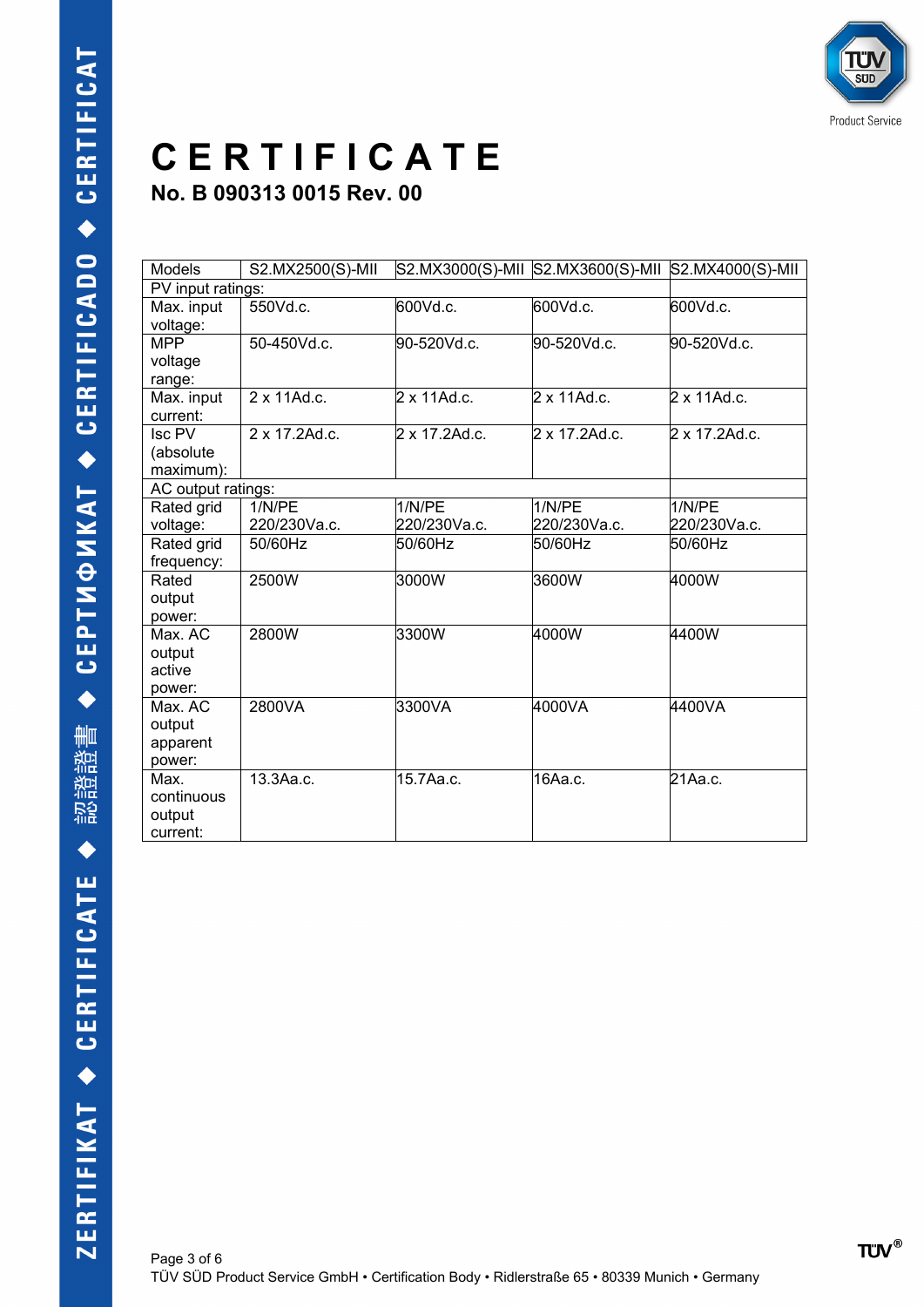**No. B 090313 0015 Rev. 00**

| <b>Models</b>                      | S2.MX4600(S)-MII | S2.MX5000(S)-MII | S2.MX6000(S)-MII |
|------------------------------------|------------------|------------------|------------------|
| PV input ratings:                  |                  |                  |                  |
| Max. input<br>voltage:             | 600Vd.c.         | 600Vd.c.         | 600Vd.c.         |
| MPP voltage<br>range:              | 90-520Vd.c.      | 90-520Vd.c.      | 90-520Vd.c.      |
| Max. input<br>current:             | 2 x 11Ad.c.      | 2 x 11Ad.c.      | 2 x 11Ad.c.      |
| Isc PV (absolute<br>maximum):      | 2 x 17.2Ad.c.    | 2 x 17.2Ad.c.    | 2 x 17.2Ad.c.    |
| AC output ratings:                 |                  |                  |                  |
| Rated grid                         | 1/N/PF           | 1/N/PE           | 1/N/PE           |
| voltage:                           | 220/230Va.c.     | 220/230Va.c.     | 220/230Va.c.     |
| Rated grid<br>frequency:           | 50/60Hz          | 50/60Hz          | 50/60Hz          |
| Rated output<br>power:             | 4600W            | 5000W            | 6000W            |
| Max. AC output<br>active power:    | 5000W            | 5000W            | 6000W            |
| Max. AC output<br>apparent power:  | 5000VA           | 5000VA           | 6000VA           |
| Max. continuous<br>output current: | 23.8Aa.c         | 25Aa.c           | l27.3Aa.c.       |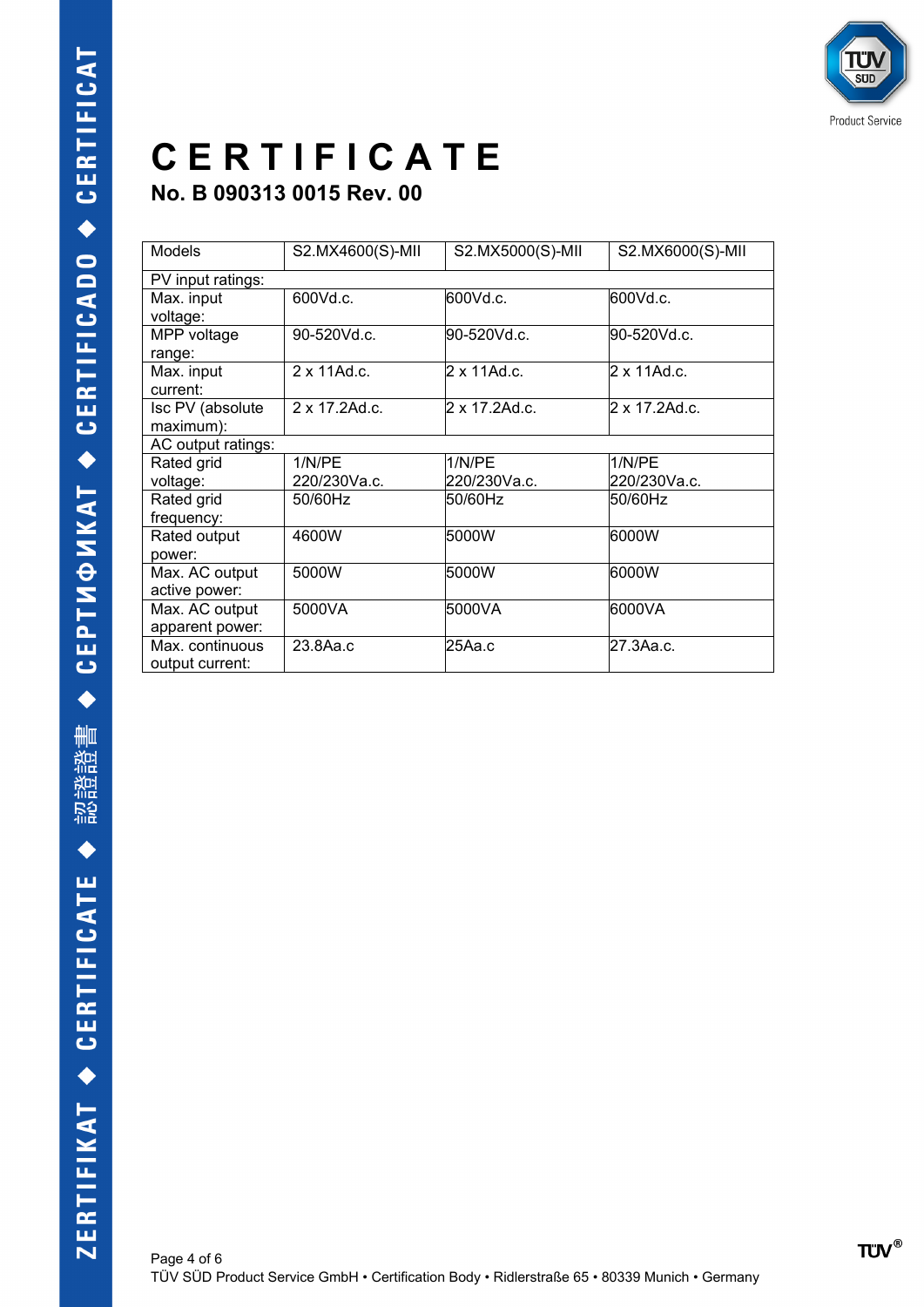#### **C E R T I F I C A T E No. B 090313 0015 Rev. 00**

| Models                                  | S2.MX2500-MIII         |                        | S2.MX3000-MIII S2.MX3600-MIII | S2.MX4000-MIII         |
|-----------------------------------------|------------------------|------------------------|-------------------------------|------------------------|
| PV input ratings:                       |                        |                        |                               |                        |
| Max. input<br>voltage:                  | 550Vd.c.               | 600Vd.c.               | 600Vd.c.                      | 600Vd.c.               |
| MPP voltage<br>range:                   | 50-450Vd.c.            | 90-520Vd.c.            | 90-520Vd.c.                   | 90-520Vd.c.            |
| Max. input<br>current:                  | $2 \times 14$ Ad.c.    | 2 x 14Ad.c.            | 2 x 14Ad.c.                   | $2 \times 14$ Ad.c.    |
| Isc PV<br>(absolute)<br>maximum):       | $2 \times 22$ Ad.c.    | $2 \times 22$ Ad.c.    | $2 \times 22$ Ad.c.           | $2 \times 22$ Ad.c.    |
| AC output ratings:                      |                        |                        |                               |                        |
| Rated grid<br>voltage:                  | 1/N/PE<br>220/230Va.c. | 1/N/PE<br>220/230Va.c. | 1/N/PE<br>220/230Va.c.        | 1/N/PE<br>220/230Va.c. |
| Rated grid<br>frequency:                | 50/60Hz                | 50/60Hz                | 50/60Hz                       | 50/60Hz                |
| Rated output<br>power:                  | 2500W                  | 3000W                  | 3600W                         | 4000W                  |
| Max AC<br>output active<br>power:       | 2800W                  | 3300W                  | 4000W                         | 4400W                  |
| Max. AC<br>output<br>apparent<br>power: | 2800VA                 | 3300VA                 | 4000VA                        | 4400VA                 |
| Max.<br>continuous<br>output current:   | 13.3Aa.c.              | 15.7Aa.c.              | 16Аа.с.                       | 21Aa.c.                |